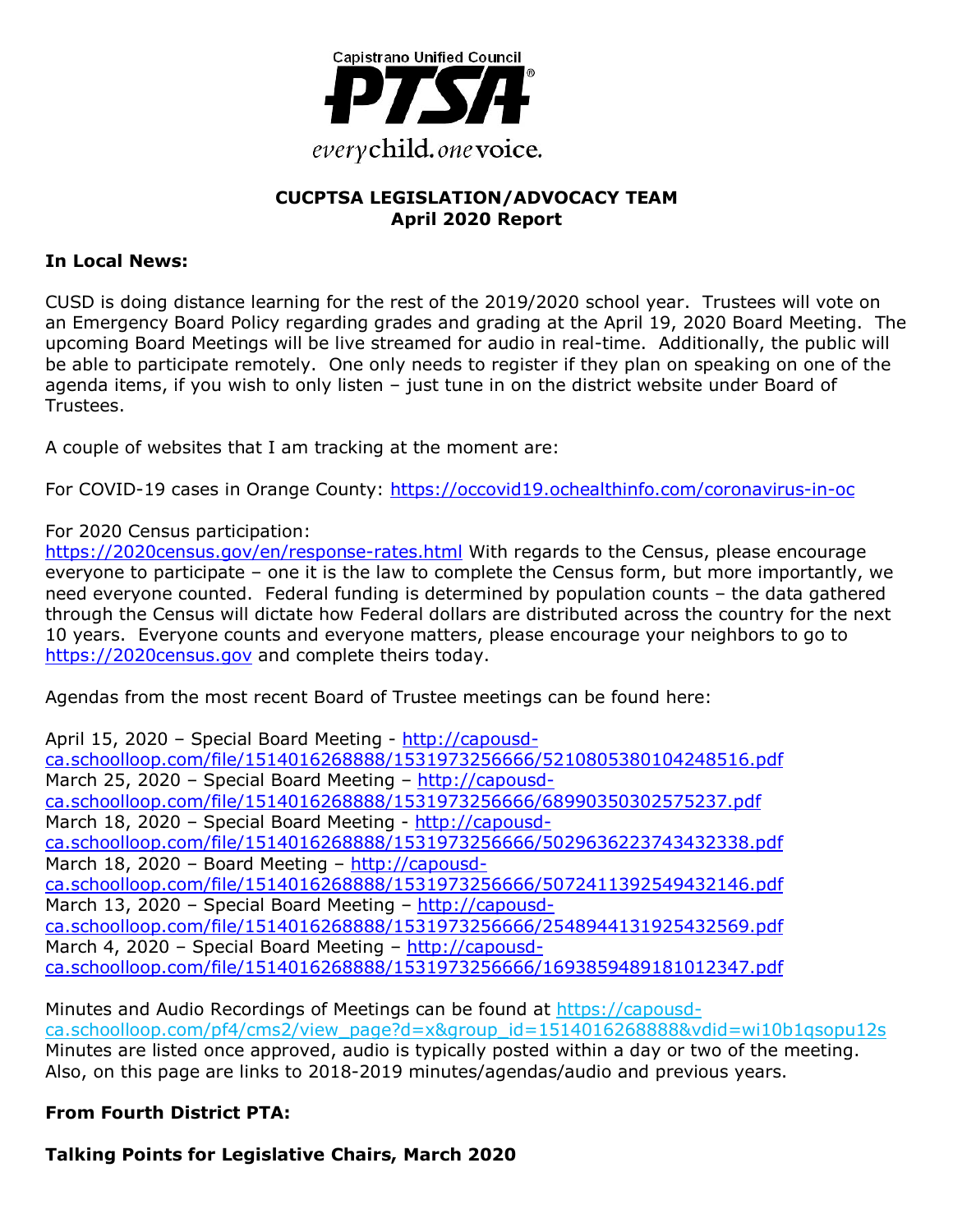Details are in the March issue of the *Advocacy Communicator.*

- "Good news and tough times wrapped into one." That is how one of the Sacramento Safari speakers described the current state of education in California. We've had several years of funding increases but those have only brought our schools back to the funding levels they had before the Great Recession. School districts are facing a number of financial challenges, including lower student enrollment, higher costs for special education, and increasing contributions to the state retirement system.
- Sacramento Safari participants split into small groups and visited the offices of 12 state lawmakers. They brought three messages:
	- o Please continue to increase education funding. PTA supports AB 39 which would raise the base funding in the Local Control Funding Formula to equal the nation's average per-pupil funding level.
	- $\circ$  School districts need more financial support to provide special education services.
	- $\circ$  There is a lot of concern about vaping by our children. PTA supports legislation to regulate vaping, study the long-term effects, and provide information to families and others.
- National PTA President Leslie Boggs responded to President Trump's proposed education budget for the next fiscal year. The budget cuts public education programs by \$6.1 billion while including a \$5 billion annual investment in private school options.
- California State PTA is now doing Advocacy Webinars instead of conference calls. There's more information in the *Communicator* and at capta.org.

# **Teleconferencing Points for Legislative Chairs, April 2020**

Details are in the April issue of the *Advocacy Communicator.*

- Schools are closed and the State Legislature is shut down but the work of the PTA goes on. The April *Communicator* has a list of bills that California State PTA is supporting. Did you know that Kindergarten currently is not mandatory?
- The federal relief package recently signed by the President includes billions of dollars for higher education, school districts, child care, Head Start, and food programs.
- Since we're all stuck at home, this is a good time to go through all the lessons at Ed100.org and become educated advocates. You might win \$1,000 for our PTA!
- A state audit found that the Lottery has underpaid its contribution to education for several years. The Lottery owes schools \$36 million for the 2017-18 year alone. A bill was introduced to require the Lottery to pay that amount and any other shortfalls. California State PTA supports that bill.
- By the way, a lot of people think that the Lottery is the solution to school funding, but it isn't. It only provides about 1 percent of the annual state education budget.
- Our Orange County school district superintendents are staying in touch with each other and with the Orange County superintendent of schools as they deal with the Covid-19 crisis and make decisions about school closures.
- Did you get your 2020 Census notification in the mail? Be sure to go online and submit your information. Census data will determine how much federal funding we get for schools and will be used to draw the lines for legislative districts.
- California State PTA Advocacy Webinars are continuing. The next two are scheduled for April 1 and May 6. Details are in the *Communicator.*
- The April 3 Advocacy Forum and the State PTA Convention have been cancelled.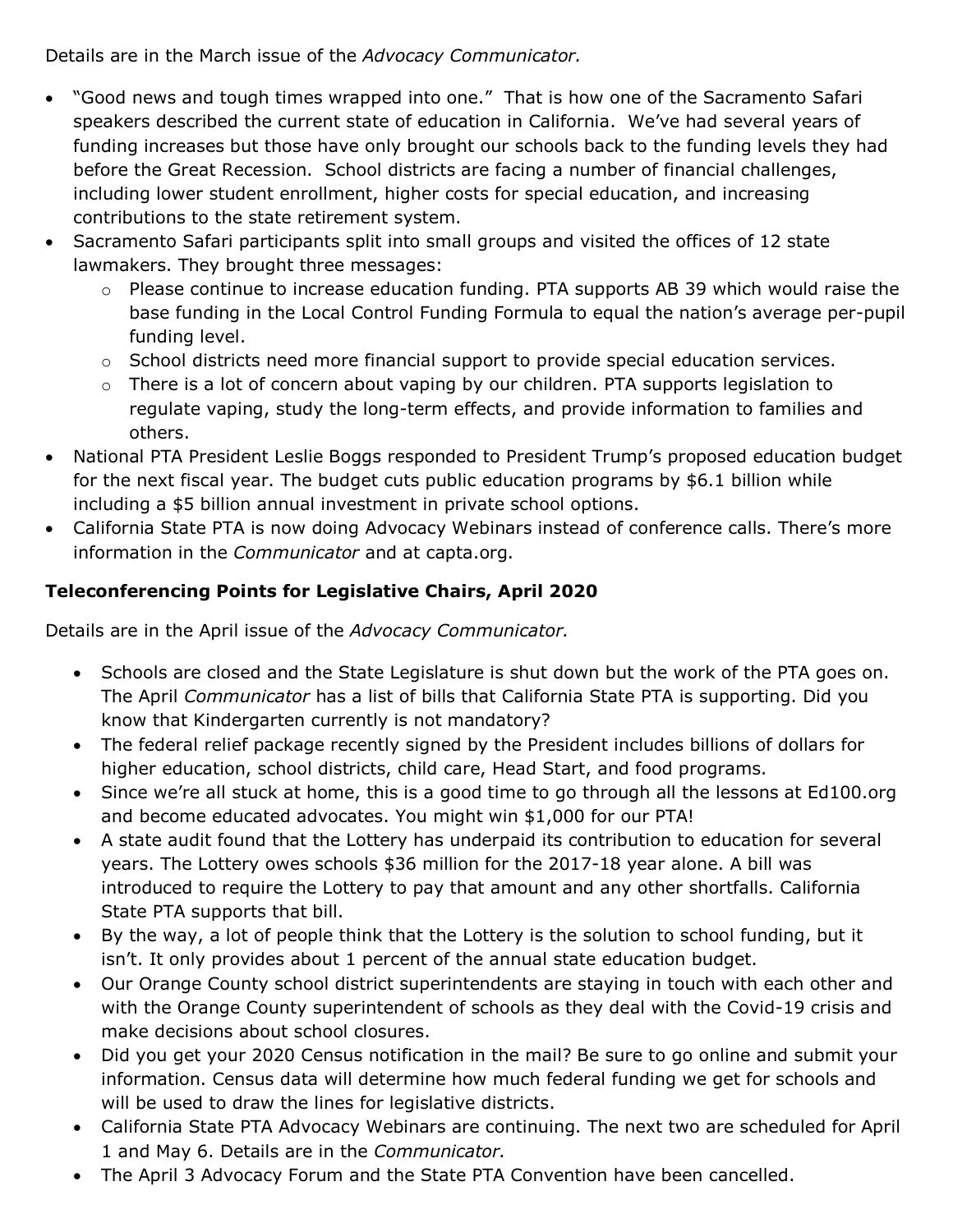Back issues of the Communicator can be found at: http://www.fourthdistrictpta.org/advocacycommunicator/

### **CA PTA Monthly Advocacy Calls:**

Join California State PTA Director of Legislation Shereen Walter and members of the Legislation Team on **Wednesday, May 6th** from 7:00 - 8:00 p.m. for a webinar. The group will discuss a variety of topics.

Please watch for an email from the California PTA with Webinair details.

### **In State News:**

### **CAPTA Response to Gov. Newsom's Announcement: Dear PTA Leaders, Members and Families:**

 In a press conference earlier today, Governor Newsom made some important announcements that directly impact children and families affected by the coronavirus outbreak. (You can read the press release from the Governor's office, which includes a statement from California State PTA, at https://www.gov.ca.gov/2020/04/01/governor-newsom-announces-agreement-between-teachersclassified-employees-and-school-system-management-to-support-student-instruction-during-covid-19-outbreak/ )

 He said that schools will remain physically closed through the end of the academic year, however instruction and learning will continue. The state will offer guidance to school districts on how to handle remote instruction and distance learning. The state will also continue to ensure freeand low-cost meal programs, and is taking steps to ensure that parents, in particular those who are critical infrastructure workers, have access to child care and supervision.

 Addressing the digital divide, the Governor announced a partnership with Google to provide 100,000 internet access points across the state and thousands of free Chromebooks for those who do not have home internet access and/or personal computers.

 We at California State PTA stand behind the Governor in his efforts to keep children, families, and school staff safe during this crisis. We concur with the Governor that quality distance learning, meals for students, and the care and supervision of children are top priorities in the coming months. Efforts to provide internet access are particularly important for our underserved communities. Parents and caregivers throughout California are performing multiple roles during this outbreak, and the Governor's expression of appreciation for their extraordinary efforts is very well received by PTA.

 We will continue to update you with relevant information about the coronavirus outbreak as we hear it. Please also visit the COVID-19 pages on our website at www.capta.org, where we have compiled a number of helpful resources for parents, families and PTA leaders. You are each in our thoughts and we are here to support you, your families and your schools. Yours,

Celia Jaffe, President - California State PTA

**California schools chief recommends that schools prepare for distance learning for rest of school year** by Louis Freedberg and John Fensterwald – Affirming a prediction that Gov. Gavin Newsom made exactly two weeks ago, California's schools chief Tony Thurmond is recommending that the state's public schools plan to provide distance learning to students through the end of their school year. Read the complete article at: https://edsource.org/2020/california-schools-chiefrecommends-that-schools-prepare-for-distance-learning-for-rest-of-school-year/

**Coping with stress of coronavirus crisis a challenge for California's students** by Patrick Hoge – The mental toll of the coronavirus pandemic is unfolding inside homes throughout California, as students, parents, and teachers learn to deal with a new normal of social distancing and remote learning. – All of California's four-year public universities and community colleges have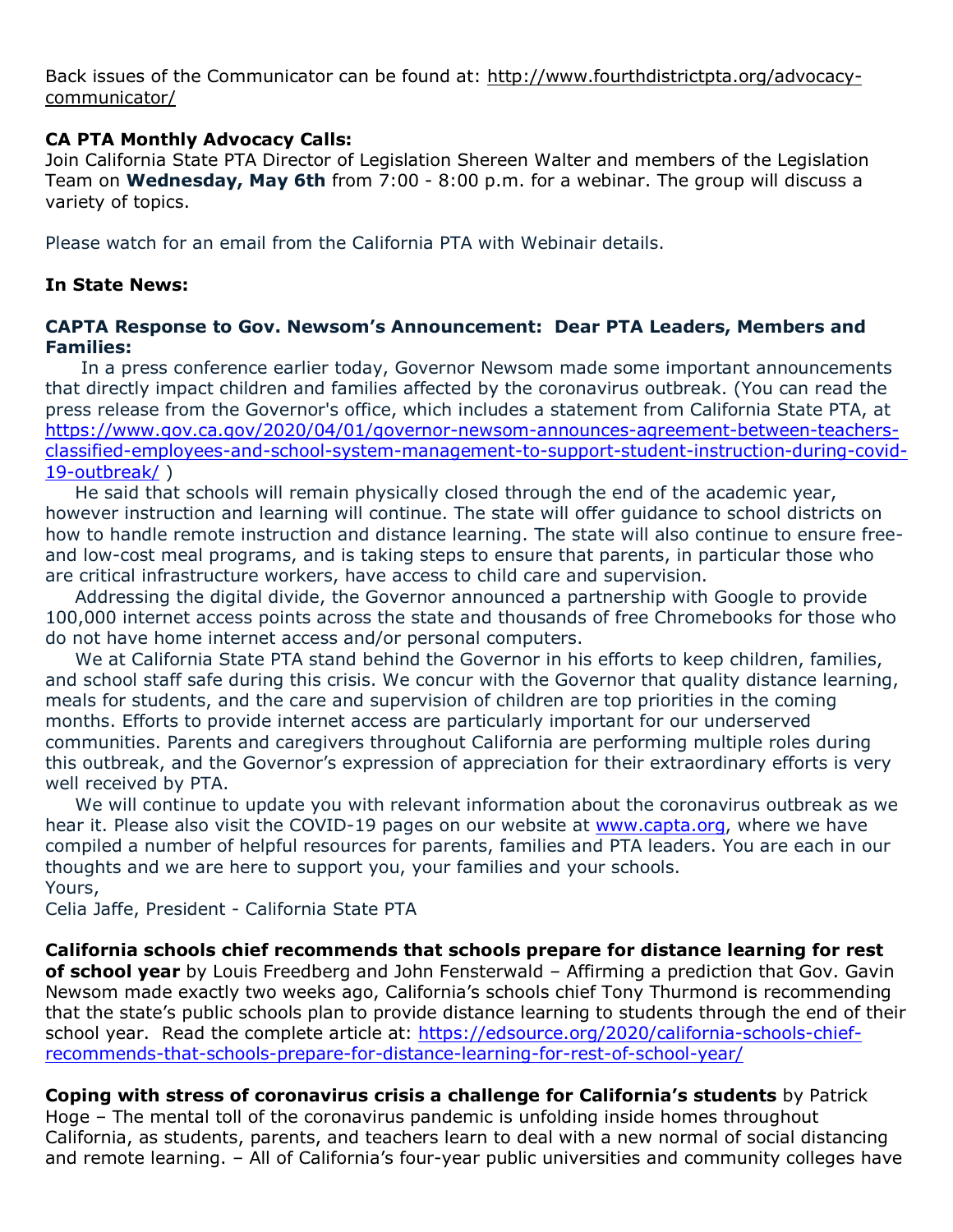shifted most in-person classes online, and nearly all of the state's K-12 school districts have closed, teachers across the state scramble to learn how to provide instruction remotely. Already-stressed parents overnight have become homeschool teachers. Students, meanwhile, are coping with missing major milestones like commencements and SATs while those in college are preparing to postpone plans for the future. Read the complete article at: https://edsource.org/2020/copingwith-coronavirus-crisis-a-challenge-for-californias-students/626683

**Coronavirus could delay standardized testing until later in school year for California** by Sydney Johnson – A Northern California school district that requested that California suspend its statewide standardized testing in response to growing concerns about coronavirus quickly heard back from the state: Not so fast. – State Superintendent of Public Instruction Tony Thurmond on Monday spoke directly with Palo Alto School District officials, after the district announced plans that morning to cancel the annual statewide standardized tests for math, English Language arts and science. Instead, the district, which originally planned to administer the tests in March and April, will delay testing until late April or May. Read the complete article at https://edsource.org/2020/coronavirus-could-delay-standardized-testing-for-california-students/ UPDATE – President Trump signed an executive order on Friday, March 20, 2020, cancelling all K-12 standardized testing for the 2019-2020 school year.

**University of California suspends SAT/ACT requirements for 2021 applicants: The oneyear UC change does not mean a permanent end to test mandate, officials say. CSU may follow** by Larry Gordon – The University of California is drastically relaxing its fall 2021 admissions standards for applicants who are currently high school juniors, including suspending the requirement that they take standardized tests and allowing pass/fail grades for this spring's classes affected by the coronavirus pandemic, according to a university announcement Wednesday. Read the complete article at: https://edsource.org/2020/uc-suspends-sat-act-requirements-for-2021 applicants/

**California State University suspends SAT/ACT testing for 2021-22 admissions, joining UC – CSU officials say the move does not mean testing is dropped permanently** by Larry Gordon – Applicants to the 23-campus California State University won't have to submit scores from the SAT or ACT for admission in fall 2021, nor for the following winter and spring terms, according to an announcement released Friday. Read the complete article at: https://edsource.org/2020/california-state-university-suspends-sat-act-testing-for-2021-22 admissions-joining-uc/

**SAT and ACT plan at-home college admissions exams for fall if crisis keeps schools closed – Exams will include high-tech proctoring to discourage cheating. UC temporarily has dropped test requirements.** By Larry Gordon – The SAT and rival ACT, the nation's most important college entrance exams, are taking steps to offer their tests online and at student's homes later this year in an unprecedented move that will require massive amounts of digital proctoring to prevent cheating, officials announced Wednesday. Read the complete article at: https://edsource.org/2020/sat-and-act-plan-at-home-college-admissions-exams-during-healthcrisis/

**Much shorter Advanced Placement tests welcomed by some students, criticized by others – Despite health crisis, students still want to earn college credit with good test scores. Anti-cheating measures will be in place.** By Larry Gordon – Brandon Tran, a senior at Valley Christian High School in San Jose, has been preparing all school year to take four Advanced Placement exams this spring. His goal was to get scores high enough to earn a semester's worth of college credits, finish college early and save on tuition money that he could then apply to graduate school. – But his plans, like those of an estimated 2.8 million students across the country in AP classes, now have to adapt to significant changes in the AP testing program due to the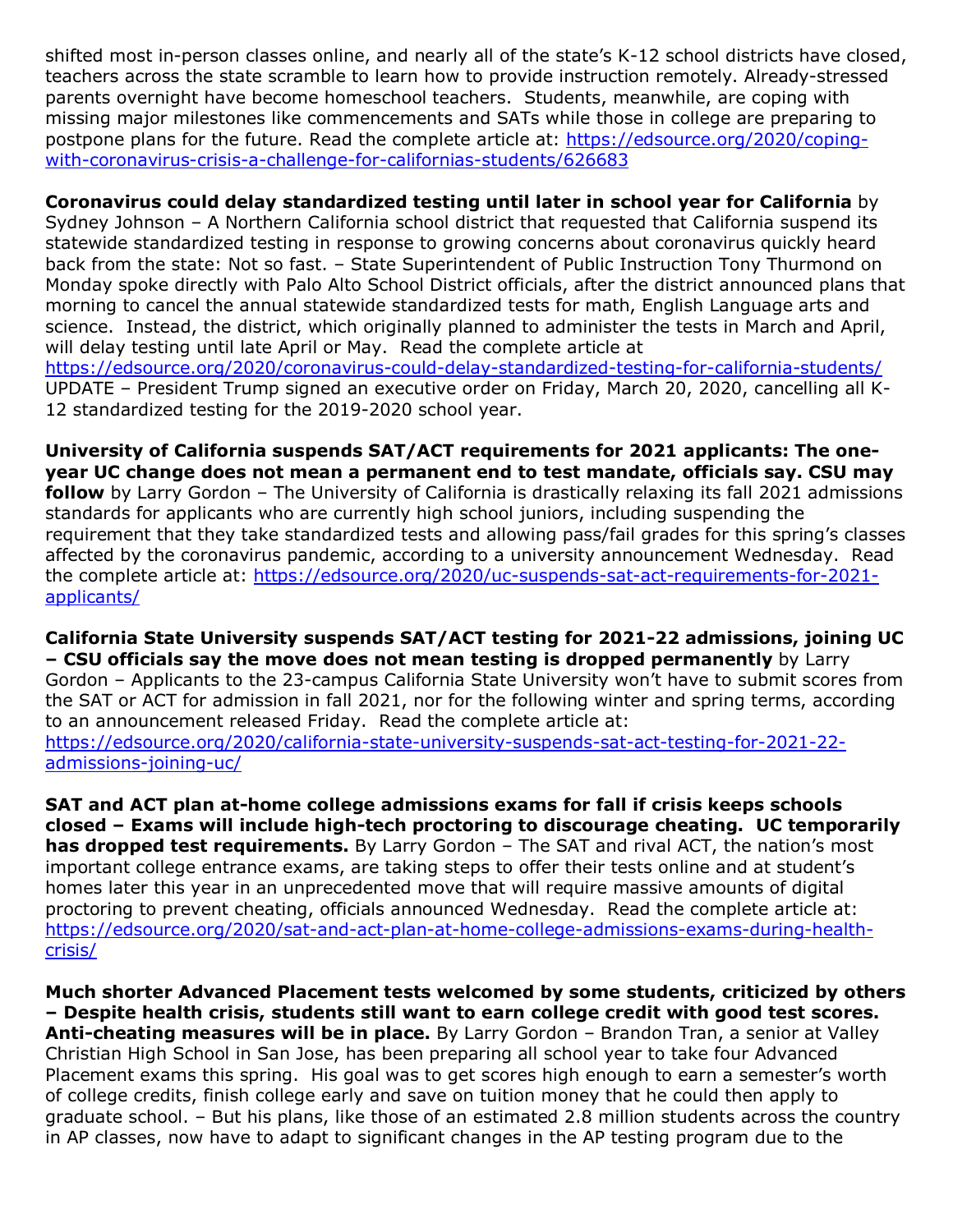Coronavirus crisis. Read the complete article at: https://edsource.org/2020/much-shorteradvanced-placement-tests-welcomed-by-some-students-criticized-by-others/

**Gov. Newsom assures school districts they'll be funded during coronavirus closures – California districts confused by about the requirements to get the money** by John Fensterwald – Gov. Gavin Newsom has given school districts some reassurance they have been waiting for: They will be paid for days they shut down to prevent further spread of the coronavirus. – Newsom's executive order late Friday, covering reimbursement for lost school days, includes conditions, including continuing to provide subsidized meals to low-income students, that some education officials say must be quickly clarified. The announcement came hours after dozens of school districts announced they would be shutting starting Monday. Read the complete article at: https://edsource.org/2020/newsom-assures-districts-theyll-be-funded-during-coronavirusclosures/

**\$31 billion in federal coronavirus relief coming soon to schools, college students and universities: Education aid is a piece of record \$2.2 trillion in coronavirus relief; Senate acts, House to follow** by John Fensterwald – The \$2.2 trillion in coronavirus relief that the U.S. Senate unanimously approved late Wednesday will include \$31 billion nationwide in assistance for K-12 and higher education and more than \$4 billion for child care and Head Start. That should translate into at least several billion dollars for California schools and colleges. – The final amount for education grew by about half during final negotiations – and California will need every cent, if early predictions of a bleak state budget next year hold true, with billions of dollars in likely cuts for education. Read the complete article at: https://edsource.org/2020/31-billion-in-federalcoronavirus-relief-coming-soon-to-schools-college-students-and-universities/627145

**California schools, child care centers to get \$100 million to disinfect for coronavirus: Legislators also guarantee full funding during school closures.** By John Fensterwald – The Legislature hurriedly approved emergency financial relief to help school districts cope with the costs of the coronavirus on Monday before adjourning for a month to comply with state and federal orders limiting gatherings to stem the spread of the contagion. – Legislators approved an initial \$100 million for K-12 districts and child care centers to cover school cleaning expenses and adopted waivers that will ensure funding for school districts and state-funded child care during school closures. In a second bill, they approved spending up to \$1 billion on emergency medical costs, including leasing two hospitals, to expand the capacity to respond to the pandemic. Read the complete article at: https://edsource.org/2020/california-schools-child-care-centers-to-get-100-million-to-disinfect-for-coronavirus/

**List: Many California K-12 schools closed for in-person instruction due to coronavirus** by Sydney Johnson – This article is being updated regularly. As the number of confirmed coronavirus cases continues to grow, EdSource is tracking how California K-12 schools are responding. There are 247 confirmed cases of the coronavirus in California as of March 13, and five deaths caused by the virus. https://edsource.org/2020/california-k-12-schools-closed-due-to-the-coronavirus/

**15,000 L.A. high school students are AWOL online, 40,000 fail to check in daily amid coronavirus closures** by Howard Blume and Sonali Kohli – March 30, 2020 – About 15,000 Los Angles high school students are absent online and have failed to do any schoolwork while more than 40,000 have not been in daily contact with their teachers since March 16, when the coronavirus force campus shutdowns, district officials disclosed Monday. Read more about what is happening in the nation's 2<sup>nd</sup> largest district at: https://www.latimes.com/california/story/2020-03-30/coronavirus-los-angeles-schools-15000-high-school-students-absent

**LA Unified shows progress with distance learning but has challenge connecting elementary students – Many elementary school students won't be connected until May. Nine out of 10 high and middle school students are connected.** By Michael Burke – As it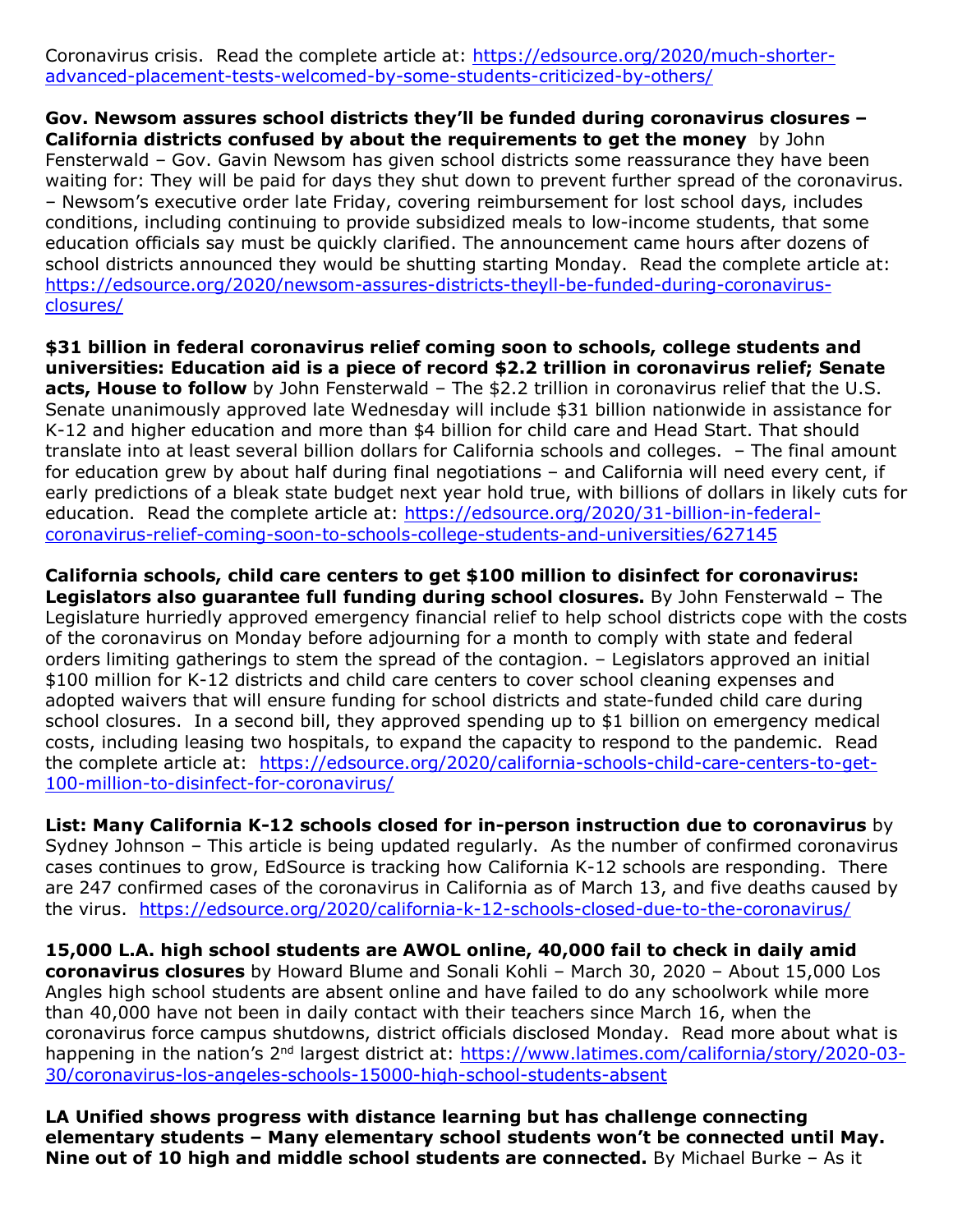grapples with a challenge facing every district in California, Los Angeles Unified is making significant progress increasing the number of students connected to distance learning, but problems and wide gaps still exist, especially for elementary school students, Superintendent Austin Beutner said Monday. Read the complete article at: https://edsource.org/2020/la-unifiedshows-progress-setting-up-distance-learning-but-faces-biggest-challenge-connecting-elementarystudents/

**California students enrolled in special education face unique burdens during school closure: Loss of specialized services, daily routine poses challenges for California's 800,000 students in special education** by Carolyn Jones – JoAnna Van Brusselen's 11-year-old daughter, Iolani, loves school and has been making great progress in her occupational and physical therapy. While living with cerebral palsy, hemiplegia, visual impairment and hydroencephalitis, she can walk. She can use her right hand, and she's a whiz at reading and learning languages. – But now that her school, Leonard Flynn Elementary in San Francisco Unified, is closed for at least three weeks, Van Brusselen is worried her daughter will regress, losing the mobility and academic skills she had worked so hard to master. - ….- State Superintendent of Public Instruction Tony Thurmond issued guidelines this week for how schools should address the needs of special education students. While the federal government has not waived the Individuals with Disabilities Education Act, which mandates that students with special needs receive the same high-quality education as non-disabled students, the federal Office of Special Education Programs is apparently allowing districts some flexibility. Read the complete article at: https://edsource.org/2020/californiastudents-enrolled-in-special-education-face-unique-burdens-during-school-closure/

**Proposed coronavirus federal aid package could disrupt special education: U.S. Senate bill could open the door for districts to waive special education law, advocates fear.** By Carolyn Jones – Tucked inside the U.S. Senate's coronavirus aid package is a provision that advocates say could upend special education for million of students with disabilities. – The Coronavirus Aid, Relief and Economic Security Act, introduced Thursday by Senate Majority Leader Mitch McConnell, gives U.S. Secretary of Education Betsy DeVos 30 days to suggest a plan to Congress for waiving portions of the Individuals with Disabilities Education Act, the 45-year old federal law that guarantees students with disabilities a free public education. – Disabilities rights advocates called the proposal an attempt to permanently weaken – or eliminate – protections for students with autism, cerebral palsy, learning disorders and other special needs. Read the complete article at: https://edsource.org/2020/proposed-coronavirus-federal-aid-package-coulddisrupt-special-education/626718

**California Smarter Balanced Test Results: 2019** by Justin Allen Daniel J. Willis, Yuxuan Xie, John Fensterwald, Theresa Harrington – The California Department of Education (CDE) released test score results from the 2019 Smarter Balanced assessments of math and English language arts on Oct. 9 for tests taken by students in the spring of 2019. This was the fifth year of testing based on the Common Core State Standards. The tests form part of the state's California Assessment of Student Performance and Progress, or CAASPP. Student scores are categorized in four achievement levels that indicate whether a student has exceeded, met, nearly met, or did not meet the standards, in grades 3-8, and 11. View the statewide results and work through the database at:

http://caaspp.edsource.org/?utm\_source=newsletter&utm\_medium=email&utm\_campaign=caaspp

**California districts complain proposed state budget won't cover expenses – Cost of living adjustment is smaller than they had assumed.** By John Fensterwald – A fraction of 1 percent is creating stress for school superintendents. California districts have been building their budgets for next year under the assumption they'll get a 3 percent cost of living adjustment. Instead, Gov. Gavin Newsom has included an adjustment of only 2.29% for K-12 schools in 2020-21. Read the entire article at: https://edsource.org/2020/california-districts-complain-proposed-state-budgetwont-cover-expenses/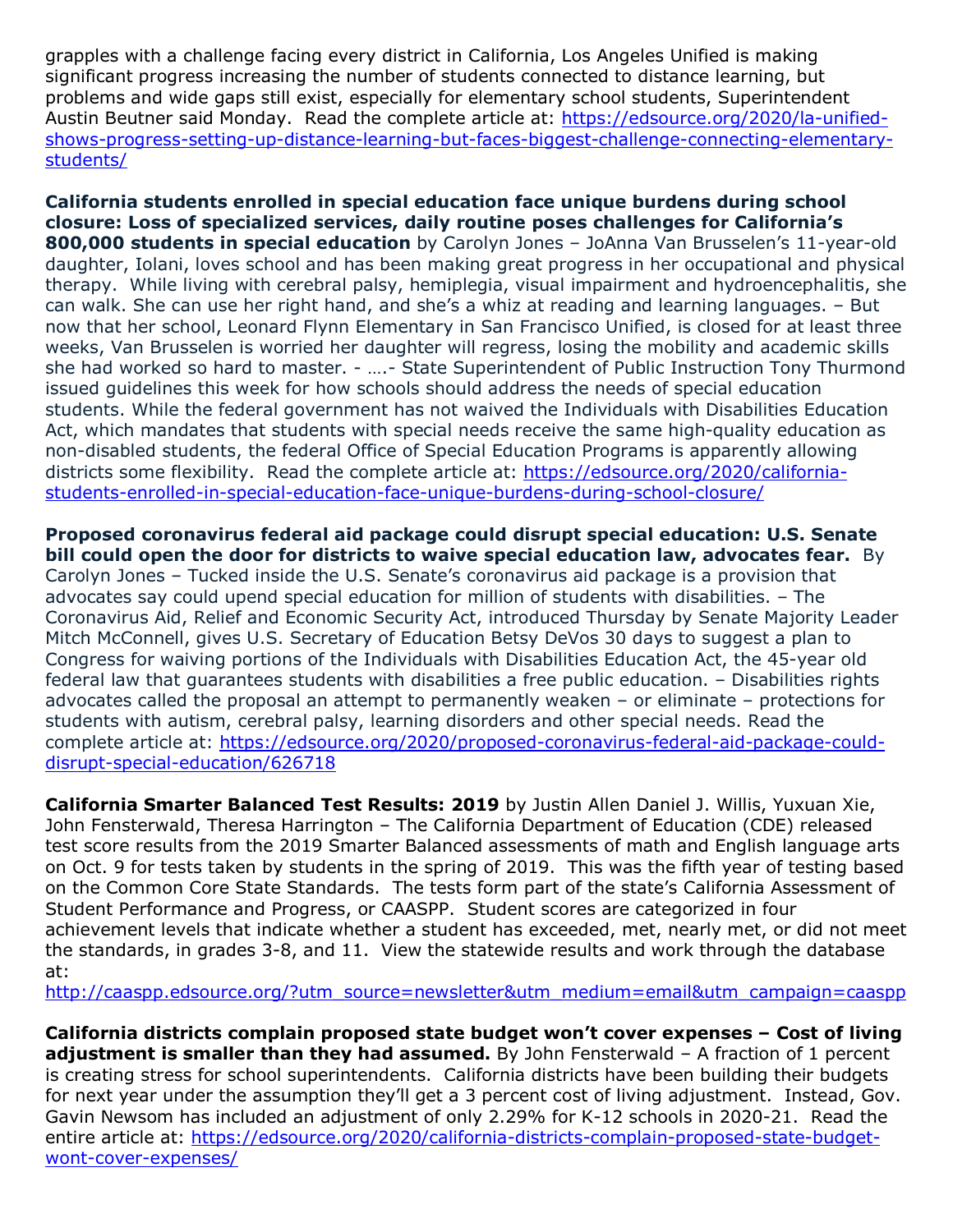**When California schools reopen, Gov. Newsom envisages major changes in how they are run – Newsom describes changes like staggered classes and no assemblies.** By Louis Freedberg – Gov. Gavin Newsom says it is too soon to ease up on restrictions keeping millions of students out of school, but when they do return, possibly in the fall, they would likely come back to schools organized in radically different ways in order to protect students, staff and families. Read the complete article at: https://edsource.org/2020/when-california-schools-reopen-gov-newsomenvisages-major-changes-in-how-they-are-run/

#### **California State PTA Disappointed by Prop 13 Election Results – Looks to November Ballot to Secure Much-Needed Funding For Schools - SACRAMENTO, March 5, 2020**

California State PTA announces disappointment over the defeat of Proposition 13, which was not approved by voters in the state primary election on March 3rd. The passage of this initiative would have authorized state funding of \$15 billion to K-12 public schools, community colleges, and universities for the construction and modernization of school facilities.

"We are disappointed Prop 13 did not pass as it would have helped our school districts respond to critical needs for funding to improve school facilities and modernize classrooms" said Celia Jaffe, President of California State PTA. "California State PTA will continue its long history of support for state ballot measures and legislation that provide much needed school facility funds for the safety and health of California's children."

In addition to providing an unprecedented \$9 billion for the K-12 system and \$2 billion for each of the three higher education segments (UC, CSU, and Community Colleges), this bond measure would have included important stipulations to create more equity in how funds are distributed between wealthy and poorer districts, and provided for natural disaster assistance, remediation of lead in water, protections for smaller districts, and funds for preschools.

"Fortunately, voters will have another opportunity to secure on-going classroom funding this November by supporting the California Schools and Local Communities Funding Act of 2020, which commits 40% of the projected revenue raised to increase funding for K-12 schools and community colleges," said Jaffe. "Our hope is that this new initiative will have a positive impact on the ability of school districts to hire more teachers and diversify their curriculum to ensure a complete education that includes science, technology and arts education for all students."

The California Schools and Local Communities Funding Act of 2020 aligns with PTA's mission to advocate for the education, health and safety of children and families. California State PTA recognizes that appropriate and adequate funding directly impacts the success of students and communities across the state.

**Counting all California kids for census a new challenge under stay-at-home order –** by Zaidee Stavely – As thousands of California residents stay home in response to the coronavirus pandemic, children's advocates, preschool teachers and social workers have had to get creative to make sure everyone gets counted in the census. – It is estimated that over 210,000 children under the age of 5 were not counted in the 2010 census in California, it is important that all children are counted this time. Read the complete article at: https://edsource.org/2020/counting-allcalifornia-kids-for-census-a-new-challenge-under-stay-at-home-order/

Why the Census is Important to PTA – By CAPTA - 2020 is an important year for the state and the country  $\clubsuit$  it's the once-per-decade time that every person in America is counted in the U.S. Census. Census-taking starts in **March 2020**.

Why is this important to you as a PTA member or leader? In a nutshell, responding to the census helps your community get its fair share of funding for the next 10 years. Census data guides how more than \$675 billion in federal funding is distributed for the following: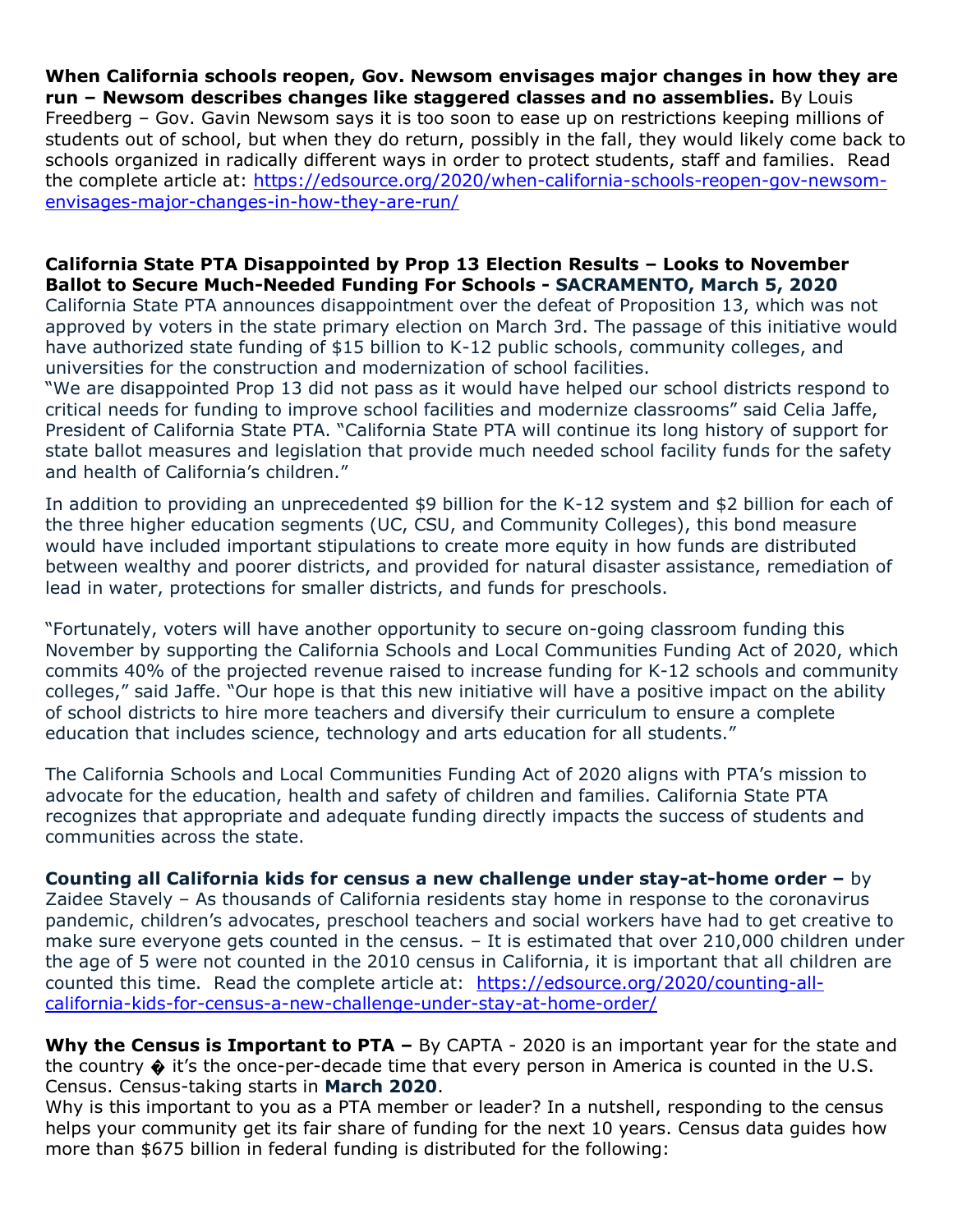- Schools
- Health care facilities
- Roads and transportation
- Recreation centers
- Social services
- And much more!



In terms of education and schools, the census count impacts the next 10 years' worth of funds that your community's schools will receive for special education, classroom technology, teacher training, after-school programs, school lunch assistance, and so on. If your child is in second grade now, the census count will have an impact on her education until she graduates from high school!

To help children understand the importance of the census, the U.S. Census Bureau has created a program called **Statistics in Schools**. The program features activities and lessons for grades K-12 which bring school subjects to life using real-world Census Bureau statistics.

We encourage you to promote Statistics in Schools at your school in order to teach students about the census and why it's crucial that every person is counted. To learn more about the program visit https://www.census.gov/programs-surveys/sis.html .

You have the power to shape the future for the children of California by helping to ensure that everyone in your community is counted in the 2020 Census.

**Census Bureau launches Statistics In Schools program ahead of 2020 Census** by Shawna De La Rosa – While part of the program's purpose is to encourage students to urge their families to participate in the 2020 Census, the statistics gleaned from the work unlock valuable – and interesting – data that can encourage deeper math exploration. Many math and science professionals believe schools need to teach more statistic and data analysis, with some saying statistics is more important than calculus. Read the entire article at: https://www.educationdive.com/news/census-bureau-launches-statistics-in-schools-programahead-of-2020-census/

# **At the National Level:**

**Extend the school year into the summer – online** by Jeff Camp and Carol Kocivar – Unfortunately, the CARES Act falls short not only for the needs of the summer, but for the school year that comes after it. The California Legislative Analyst Office estimates that California will receive an amount in the neighborhood of \$1.6 billion for all of K-12 education. This is budget dust – less than 1 percent of the total CARES package, and on the order of less than \$500 per highneed student. It's far too little to help states sustain schools in a pandemic. Students deserve better than budget dust. Read the complete article at: https://edsource.org/2020/extend-theschool-year-into-the-summer-online/

**Some US Public Schools Shut Their Doors for the Remainder of the Academic Year –** podcast on NPR program Here and Now broadcast on April 17, 2020 – Discusses what is happening nation-wide with district learning and also on the financial impacts of the school closures, and need for additional federal funding for schools. Listen at: https://www.wbur.org/hereandnow/2020/04/17/public-school-closings-pandemic

**Coronavirus School Closures Expose Digital Haves and Have-Nots: As schools from Seattle to New York start closing, educators face challenges of remote learning** by Julie Jargon – The ability of schools across the country to hold classes remotely is being tested as more close in an effort to contain the spread of the novel coronavirus. Also being tested: the ability of families to get their homes tech-ready so children can log in to virtual classrooms. Read the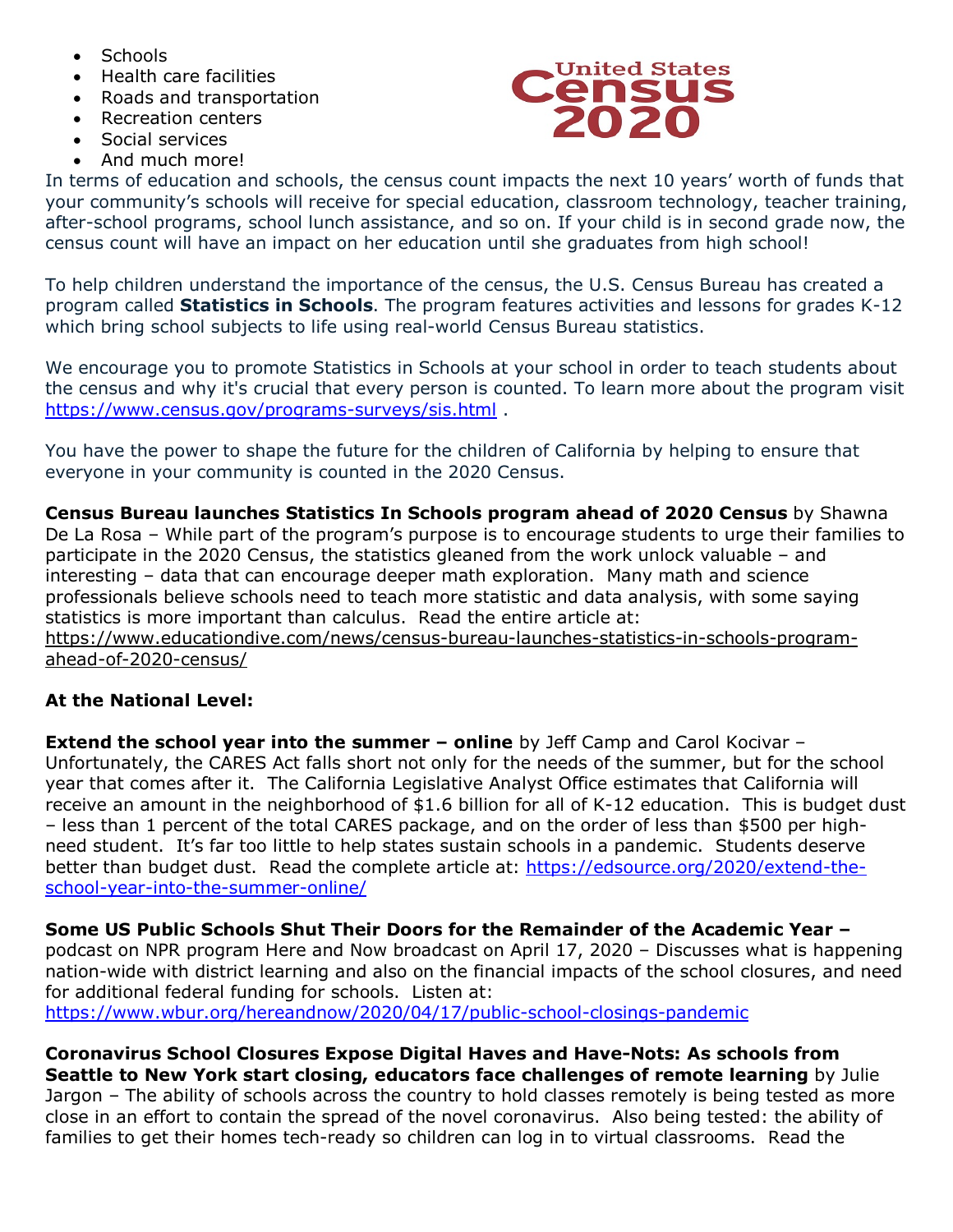complete article at: https://www.wsj.com/articles/coronavirus-school-closures-expose-digitalhaves-and-have-nots-11583714299?

**House coronavirus response act passes with school meal assistance proposals** by Naaz Modan – Update: March 14, 2020: After discussion among lawmakers, all three pieces of legislation for meal assistance for schools closed or transitioned to remote learning due to the ongoing coronavirus outbreak were included in the Families First Coronavirus Response Act, a larger package the House voted on early Saturday morning. The package passed and will now head to the Senate. Read the complete article at: https://www.educationdive.com/news/house-committeeintroduces-meal-assistance-bills-for-schools-affected-by-co/573938/

**Third coronavirus assistance package could include additional \$3B for schools** by Naaz Modan – The House and Senate have introduced bills that would provide \$3 billion in the form of mandatory grant programs and flexibilities for early childhood education programs and K-12 schools. – The funds are meant to help districts maintain operations during building closures and re-open sooner by providing financial support for technology like 1:1 devices, funding for continued operations like school meal distribution and building cleanings, and mental health support. Read the complete article at: https://www.educationdive.com/news/a-third-coronavirus-assistancepackage-could-include-additional-3b-in-scho/574220/

**Testing disruption could have short- and long-term impacts: Extending testing windows and holding schools harmless in accountability systems for this year are among the scenarios states are facing** by Linda Jacobson – In recent years, states and districts have worked to reduce the number of tests students take – but this wasn't what they had in mind. – As more schools close for the next few weeks due to the spread of the coronavirus, spring testing is one part of this school year likely to be lost. – Ohio Gov. Mike DeWine said in his press conference Thursday that the three-week closure might mean mandated state tests won't occur this year. And in Washington state, Gov. Jay Inslee suggested the same during a press conference last week. Read the complete article at: https://www.educationdive.com/news/testing-disruption-could-haveshort-and-long-term-impacts/574149/

**Push to close homework gap grows as coronavirus necessitates virtual learning: The FCC and federal lawmakers are moving on efforts to increase families' home internet access and facilitate remote learning.** By Naaz Modan – When Seattle Public Schools announced it was closing schools for a minimum of two weeks, after a staff member became infected with COVID-19, students were set home with no distance learning option. State Superintendent Chris Reykdal advised districts it was better to close schools rather than continue inequitable e-learning. .... Nationally, approximately 12 million students fall into the homework gap because they don't have internet access at home, according to the Federal Communications Commission. – "Now with schools closing their doors and migrating to online instruction, we are going to magnify this problem," FCC Commissioner Jessica Rosenworcel said. "We're at risk of leaving too many kids behind." Read the complete article at: https://www.educationdive.com/news/push-to-closehomework-gap-grows-as-more-schools-go-virtual-due-to-coronavi/574136/

**Disability rights groups, school administrators spar over possible changes to special education laws – Education Secretary Betsy DeVos may recommend changing special education laws.** By Carolyn Jones – As schools scramble to teach students with disabilities during the school closures, a coalition of more than 70 disability rights organization is urging the federal government to uphold special education laws despite the challenges of online education. Read the complete article at: https://edsource.org/2020/disability-rights-groups-school-administrators-sparover-possible-changes-to-special-education-laws/

**New website offers tips for teachers about virtual special education – teachers can share ideas online for serving students with disabilities during the pandemic -** by Carolyn Jones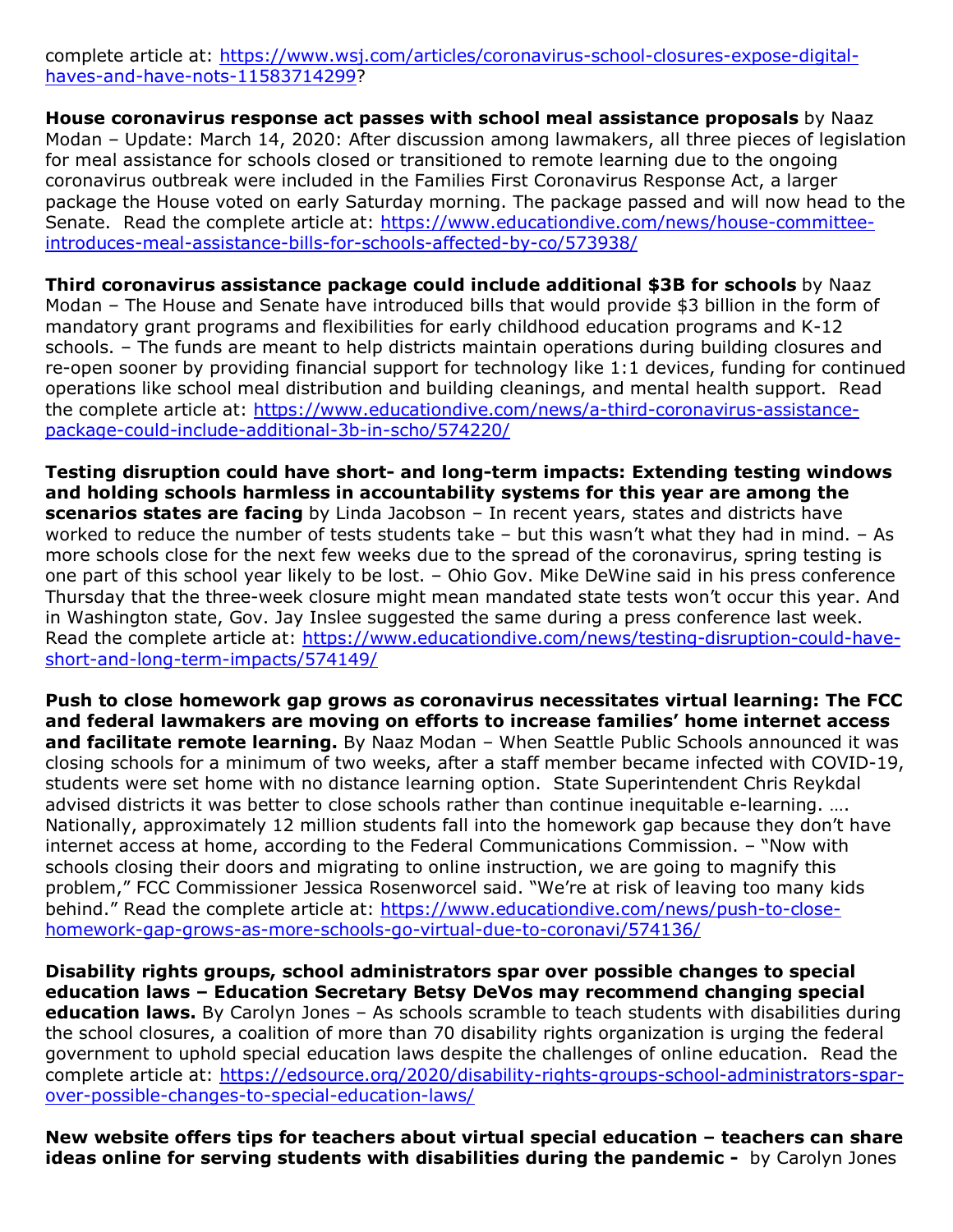– To help teachers better serve special education students during the school closures, a coalition of more than 30 disability and education groups has created a digital one-stop shop of teaching resources. - https://EducatingAllLearners.org includes specific guidance on how teachers can deliver lessons online to students in special education, which has been a challenge as schools transition to online learning during the coronavirus pandemic. Special education students include those with physical disabilities, emotional challenges and dyslexia. Read the entire article at: https://edsource.org/2020/new-website-offers-tips-for-teachers-about-virtual-special-education/

# **From the National PTA:**

There are two take action letters up on the National PTA website at the moment relating to funding and COVID-19. Please take a moment to email your representatives – there is an easy link to click and send right on the website. You can find them at: https://www.pta.org/home/advocacy/takeaction/write-your-officials

# **Advocacy letters for National PTA:**

Please visit the Take Action site https://www.pta.org/home/advocacy/take-action to send a letter to your Congress members on the issues of the day/week/month. Here you can keep up-to-date on the latest issues the National PTA is supporting or opposing.

The 116<sup>th</sup> Congress is considering the following legislation items. The National PTA is supporting (green checkmarks) or opposing (red x) the following items:

# **Child Health and Safety**

H.R. 5: Equality Act | 116th Congress (2019-2020)

H.R. 662: REACH Act | 116th Congress (2019-2020)

H.R. 852: Get the Lead Out of Schools Act | 116th Congress (2019-2020)

H.R. 2311: Anti-Lunch Shaming Act of 2019| 116th Congress (2019-2020)

H.R. 2599: Suicide and Threat Assessment Nationally Dedicated to Universal Prevention Act of 2019| 116th Congress (2019-2020)

H.R. 3451: To protect children affected by immigration enforcement actions 116th Congress (2019- 2020)

H.R. 3452: To amend part E of title IV of the Social Security Act to ensure that immigration status alone does not disqualify a parent, legal guardian, or relative from being a placement for a foster child, to authorize discretion to a State, county, or other political subdivision of a State to delay filing for termination of parental rights in foster care cases in which an otherwise fit and willing parent or legal guardian has been deported or is involved in (including detention pursuant to) an immigration 116th Congress (2019-2020) Ø

H.R. 4019: To protect and educate children about the dangers of e-cigarettes and other electronic nicotine delivery systems, and for other purposes 116th Congress (2019-2020)

H.R. 4381: To effectively staff the public elementary schools and secondary schools of the United States with school-based mental health services providers| 116th Congress (2019-2020)

H.R. 5463: To amend the Richard B. Russell National School Lunch Act to require a study of the time and duration of school lunch periods, and for other purposes | 116th Congress (2019-2020)

S. 788: A bill to prohibit discrimination on the basis of sex, gender identity, and sexual orientation, and for other purposes | 116th Congress (2019-2020)

S. 1119: A bill to amend the Richard B. Russell National School Lunch Act to prohibit the stigmatization of children who are unable to pay for meals| 116th Congress (2019-2020)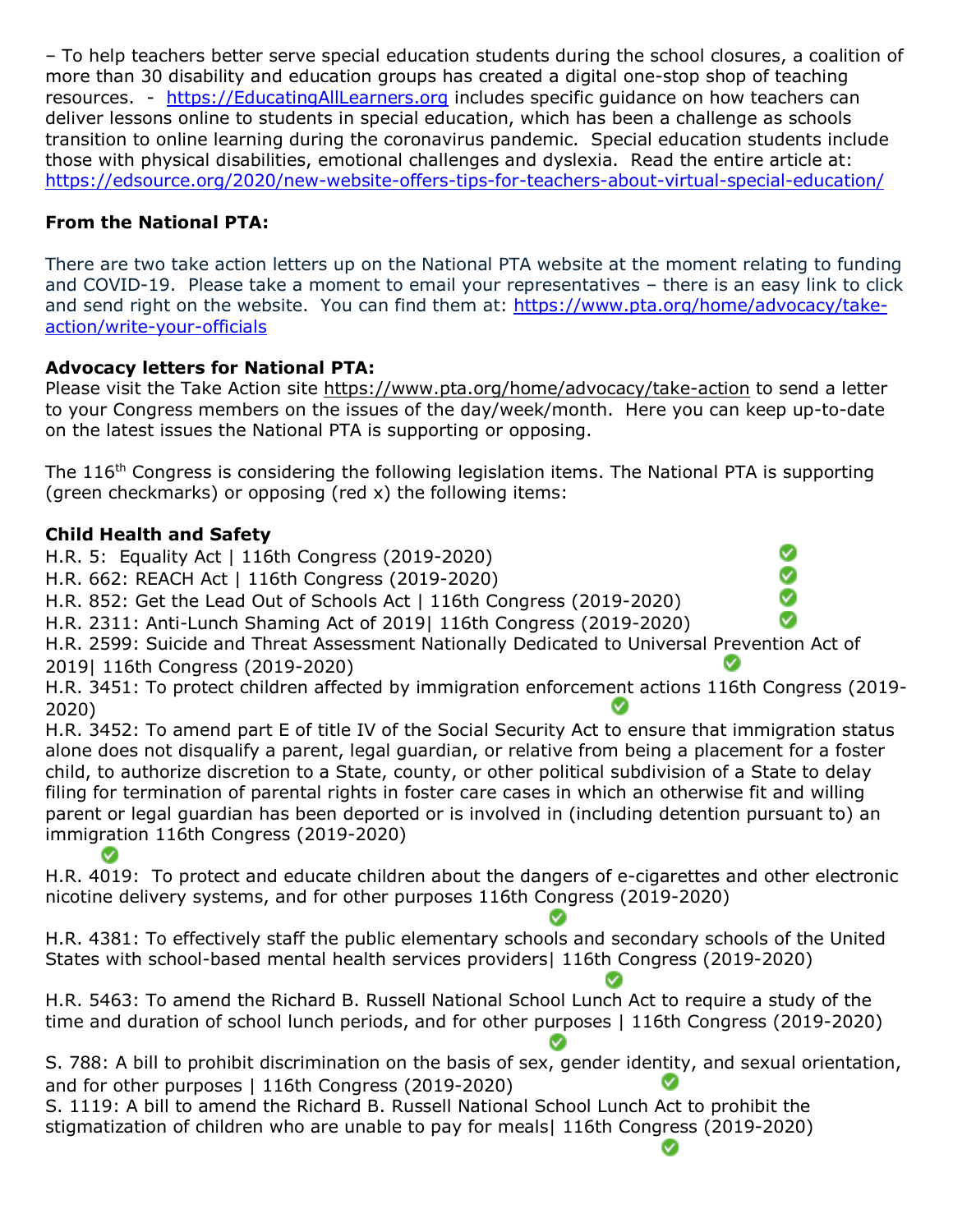S.1832: A bill to protect and educate children about the dangers of e-cigarettes and other electronic nicotine delivery systems and for other purposes 116th Congress (2019-2020)

S. 2097: Protecting Sensitive Locations Act 116th Congress (2019-2020) Ø S.2492: Suicide Training and Awareness Nationally Delivered for Universal Prevention Act of 2019| 116th Congress (2019-2020)

S. 2499: A bill to effectively staff the public elementary schools and secondary schools of the United States with school-based mental health services providers| 116th Congress (2019-2020)

S. 2548: A bill to amend the Elementary and Secondary Education Act of 1965 to address and take action to prevent bullying and harassment of students| 116th Congress (2019-2020)

S. 2600: A bill to promote minimum State requirements for the prevention and treatment of concussions caused by participation in school sports and for other purposes| 116th Congress (2019-2020)

# **Education Technology and Student Data Privacy**

H.R. 1693: To require the Federal Communications Commission to make the provision of Wi-Fi access on school buses eligible for E-rate support|116th Congress 2019-2020 S. 558: CAMRA Act| 116th Congress (2019-2020) S.738: A bill to require the Federal Communications Commission to make the provision of W-Fi access on school buses eligible for E-rate support |116th Congress (2019-2020 S.1167: A bill to require the Assistant Secretary of Commerce for Communications and Information to establish a State Digital Equity Capacity Grant Program, and for other purposes | 116th Congress (2019-2020)

# **Elementary and Secondary Education**

H.R. 69: Ending Common Core and Expanding School Choice Act| 116th Congress (2019-2020)

H.R. 865: To provide for the long-term improvement of public school

facilities, and for other purposes. | 116th Congress (2019-2020)

H.R. 3322: Renew America's Schools Act of 2019 | 116th Congress (2019-2020) Ø

H.R. 4220: Chronic Absenteeism Reduction in Every School (CARES) Act| 116th Congress (2019- 2020)

Ø

S. 5: Educational Opportunities Act. | 116th Congress (2019-2020)

S. 213: A bill to amend the SOAR Act. | 116th Congress (2019-2020)

S. 235: Teachers Are Leaders Act | 116th Congress (2019-2020)

S. 266: A bill to provide for the long-term improvement of public school

facilities, and for other purposes. | 116th Congress (2019-2020)

S. 579: A bill to provide grants to eligible local educational agencies to help public schools reduce class size in the early elementary grades, and for other purposes. | 116th Congress (2019-2020)

S. 1299: A bill to amend the Elementary and Secondary Education Act of 1965 to provide grants to local educational agencies to encourage girls and underrepresented minorities to pursue studies and careers in STEM fields 116th Congress (2019-2020)

S. 2784: Family Friendly Schools Act. | 116th Congress (2019-2020)

# **Federal Investments in Education**

H.R. 2021: To amend the Balanced Budget and Emergency Deficit Control Act of 1985 and to establish a congressional budget for fiscal year 2020. | 116th Congress (2019-2020)